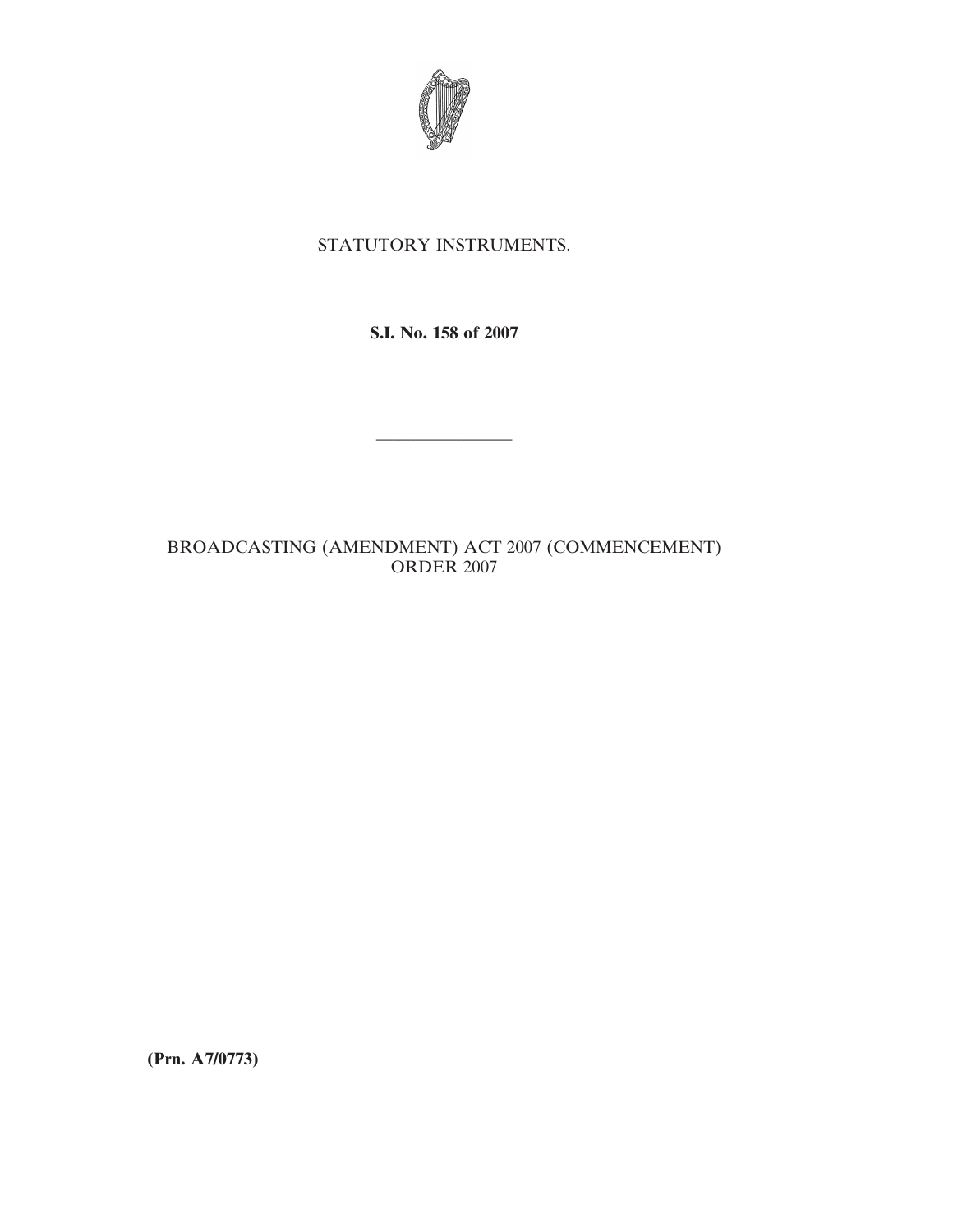#### BROADCASTING (AMENDMENT) ACT 2007 (COMMENCEMENT) ORDER 2007

I, NOEL DEMPSEY, Minister for Communications, Marine and Natural Resources, in exercise of the power conferred on me by section 1(4) of the Broadcasting (Amendment) Act 2007 (No. 15 of 2007), hereby order as follows—

1. This Order may be cited as the Broadcasting (Amendment) Act 2007 (Commencement) Order 2007.

2. The 18th day of April 2007 is hereby appointed as the day on which the Broadcasting (Amendment) Act 2007 shall come into operation.



GIVEN under my Official Seal, 18 April 2007

### NOEL DEMPSEY

Minister for Communications, Marine and Natural Resources.

### EXPLANATORY NOTE.

*(This note is not part of the Instrument and does not purport to be a legal interpretation.)*

This order brings the Broadcasting (Amendment) Act 2007 into operation.

An Irish language translation of this Statutory Instrument is attached.

*Notice of the making of this Statutory Instrument was published in "Iris Oifigiu´il" of* 20*th April*, 2007.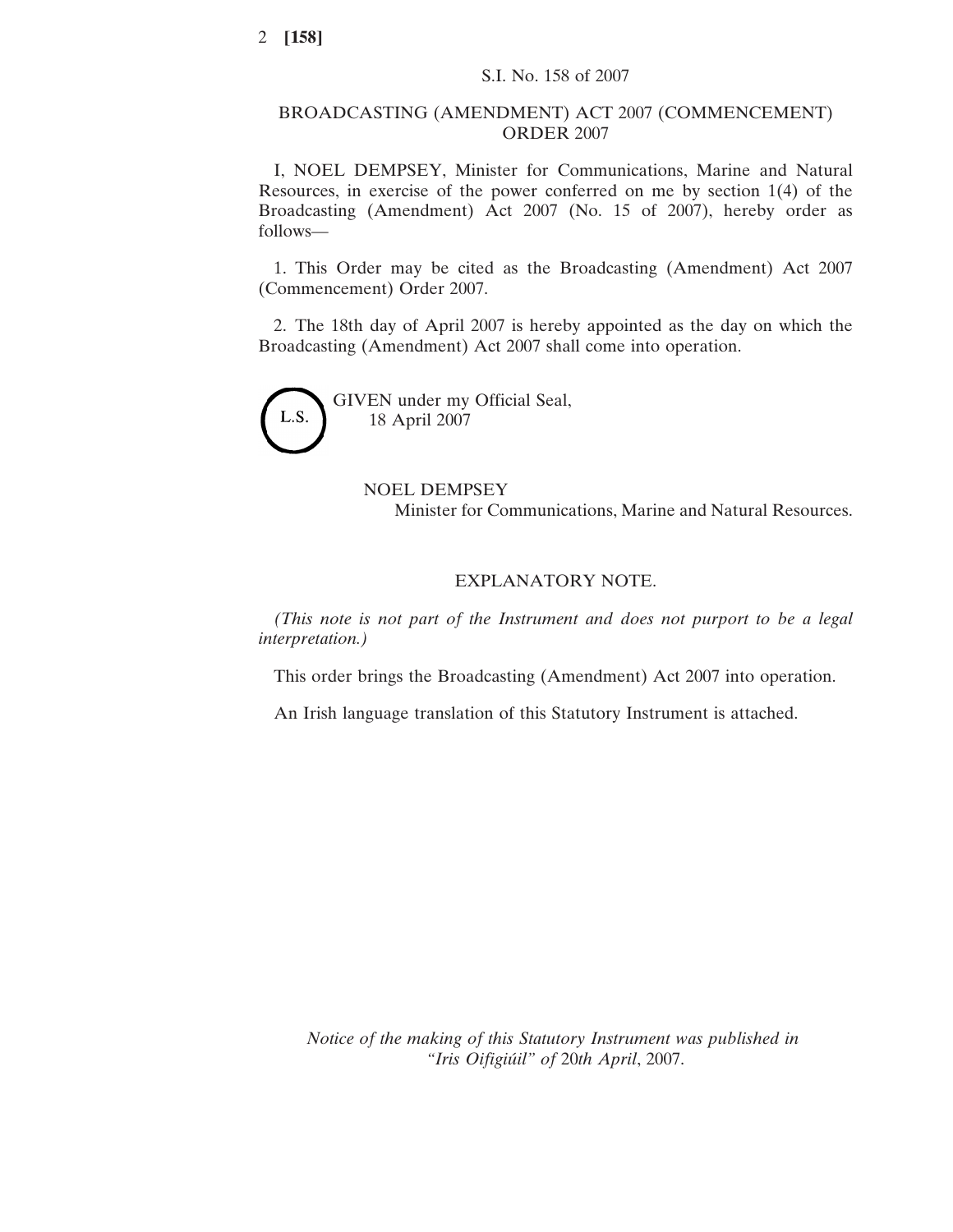*Is aistriu´ cha´n Gaeilge e´ seo ar an Ionstraim Reachtu´il bunaidh a sı´nı´odh i mBe´arla ar 18 Aibrea´n 2007.*



## IONSTRAIMÍ REACHTÚLA.

**I.R. Uimh. 158 de 2007**

————————

AN tORDÚ (TOSACH FEIDHME) 2007 UM AN tACHT CRAOLACHÁIN  $(LEASÚ) 2007$ 

**(Prn. A7/0773)**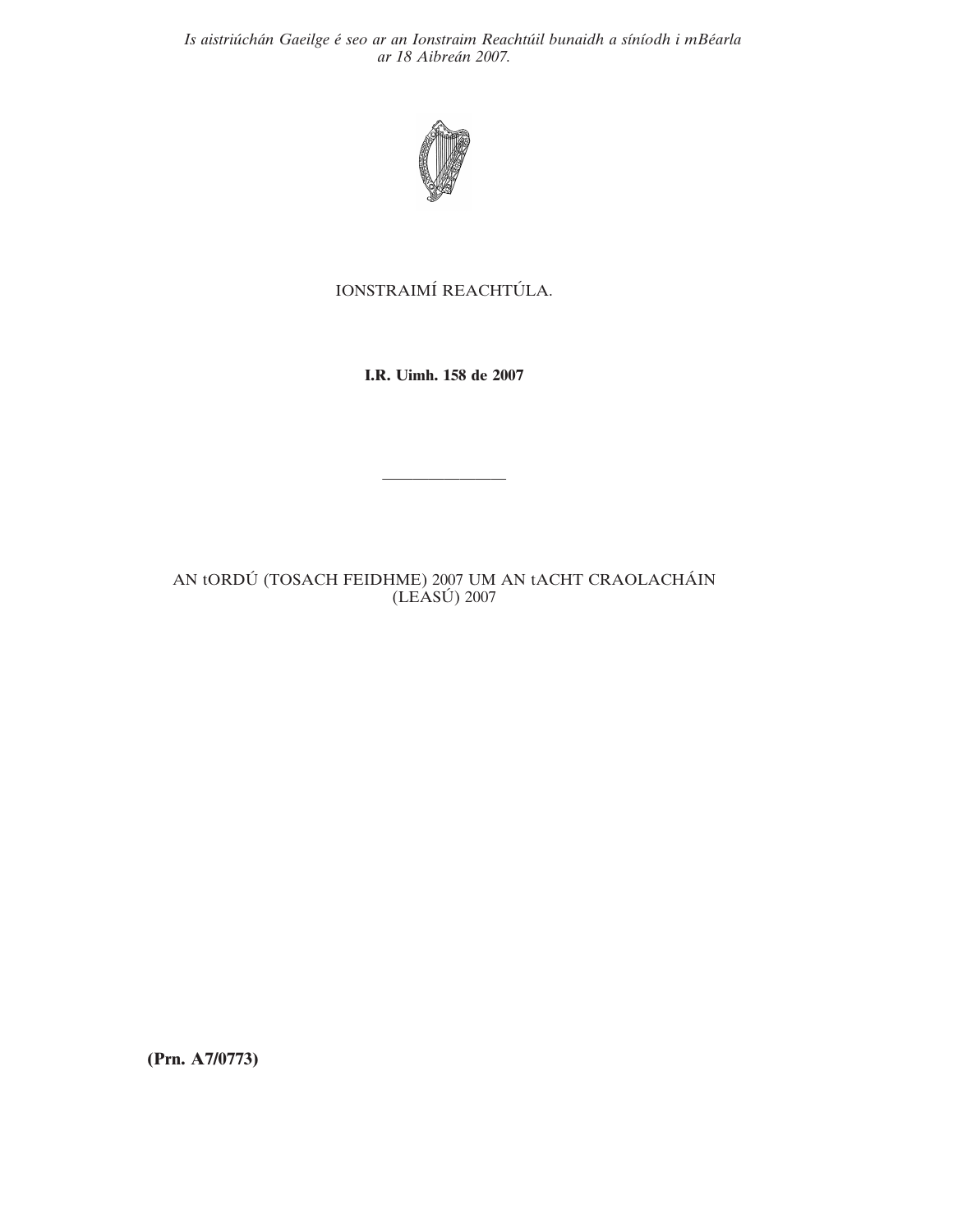#### 2 **[158]** *Is aistriu´ cha´n Gaeilge e´ seo ar an Ionstraim Reachtu´il bunaidh a sı´nı´odh i mBe´arla ar 18 Aibrea´n 2007.* I.R. Uimh. 158 de 2007

#### AN tORDÚ (TOSACH FEIDHME) 2007 UM AN tACHT CRAOLACHÁIN  $(LEASÚ) 2007$

I bhfeidhmiú na cumhachta a thugtar dom le halt 1 (4) den Acht Craolacháin (Leasú) 2007 (Uimh. 15 de 2007) ordaímse, NOLLAIG Ó DÍOMASAIGH, Aire Cumarsáide, Mara agus Acmhainní Nadúrtha, leis seo mar a leanas—

1. Féadfar an tOrdú (Tosach Feidmhe) 2007 um an tAcht Craolacháin (Leasú) 2007 a ghairm den Ordu´ seo.

2. Leis seo ceaptar an 18ú lá d'Aibreán 2007 mar an lá a thiocfaidh an tAcht Craolacháin (Leasú) 2007 i ngníomh.



NOLLAIG Ó DÍOMASAIGH, Aire Cumarsáide, Mara agus Acmhainní Nádúrtha.

#### NÓTA MÍNIÚCHÁIN

*(Nı´ cuid den Ionstraim an no´ta seo na´ nı´ ceart a mheas gur mı´niu´ dlı´thiu´il uirthi e´.)*

Tugann an tOrdú seo an tAcht Craolacháin (Leasú) 2007 i ngníomh.

*Foilsı´odh fo´gra san "Iris Oifigiu´il" an* 20*u´ la´ de Aibrea´n* 2007, *a´ ra´ go ndearnadh an Ionstraim Reachtu´il seo.*